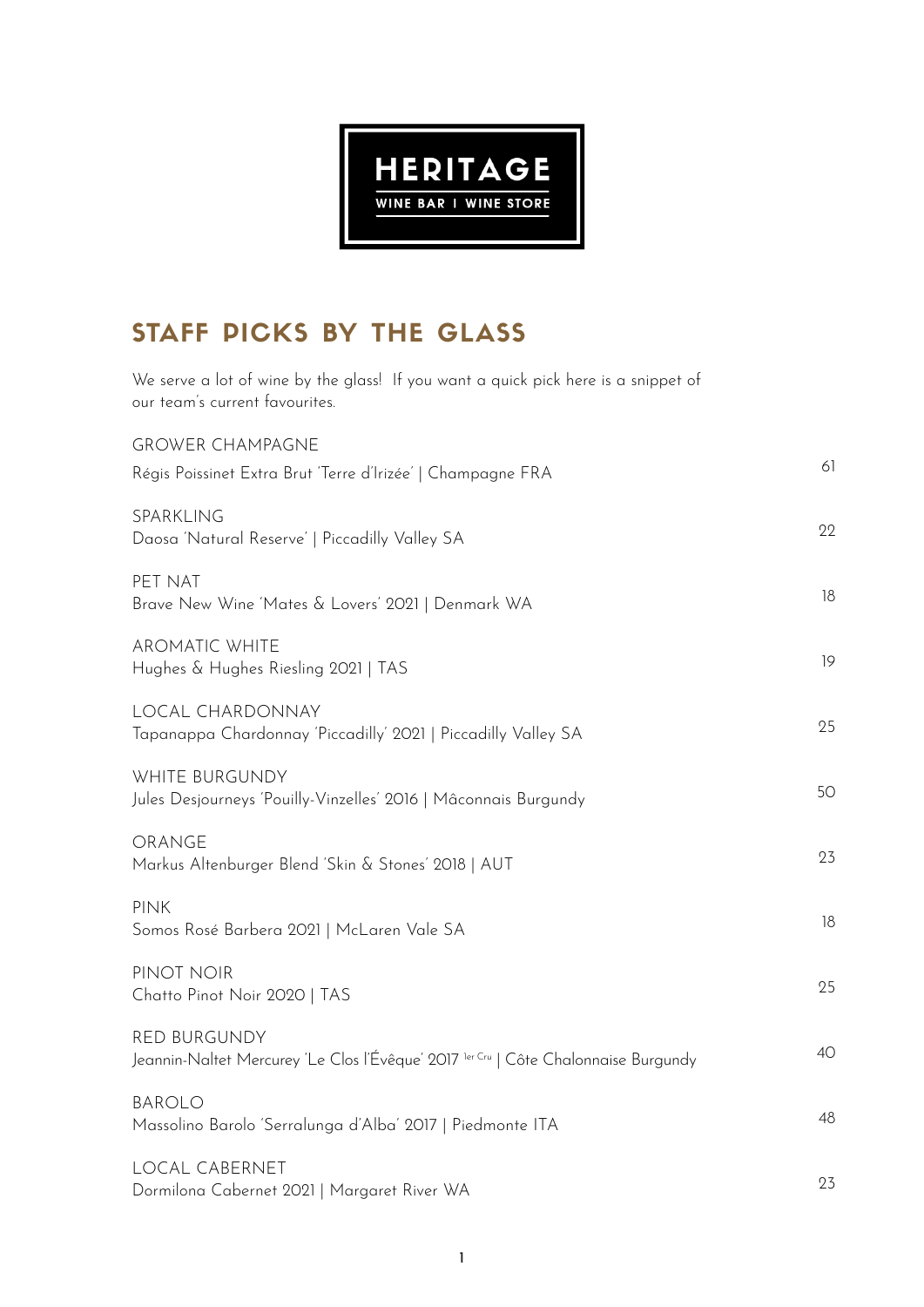

# PRODUCER IN FOCUS

#### JOANNE & CHRIS DAVIES OF WINDOWS ESTATE, MARGARET RIVER

Perhaps one of the most down to earth wineries you'll find. Windows Estate is home to Joanne and Chris Davies who share a passion for sustainability and regenerative farming. You see it in their wines, thoughtful and refined. And also, their care for the land, half of which is retained as bushland resulting in a habitat for insects, birds and wildlife.

#### SPARKLING

| Windows Estate 'Mousseux' 2019   Margaret River WA             | 99  |
|----------------------------------------------------------------|-----|
| WHITE                                                          |     |
| Windows Estate Semillon 'Petit Lot' 2020     Margaret River WA | 23  |
| <b>REDS</b>                                                    |     |
| Windows Estate Syrah 'Petit Lot' 2018   Margaret River WA      | 99. |
| Windows Estate Violette 'Petit Lot' 2019   Margaret River WA   | 25  |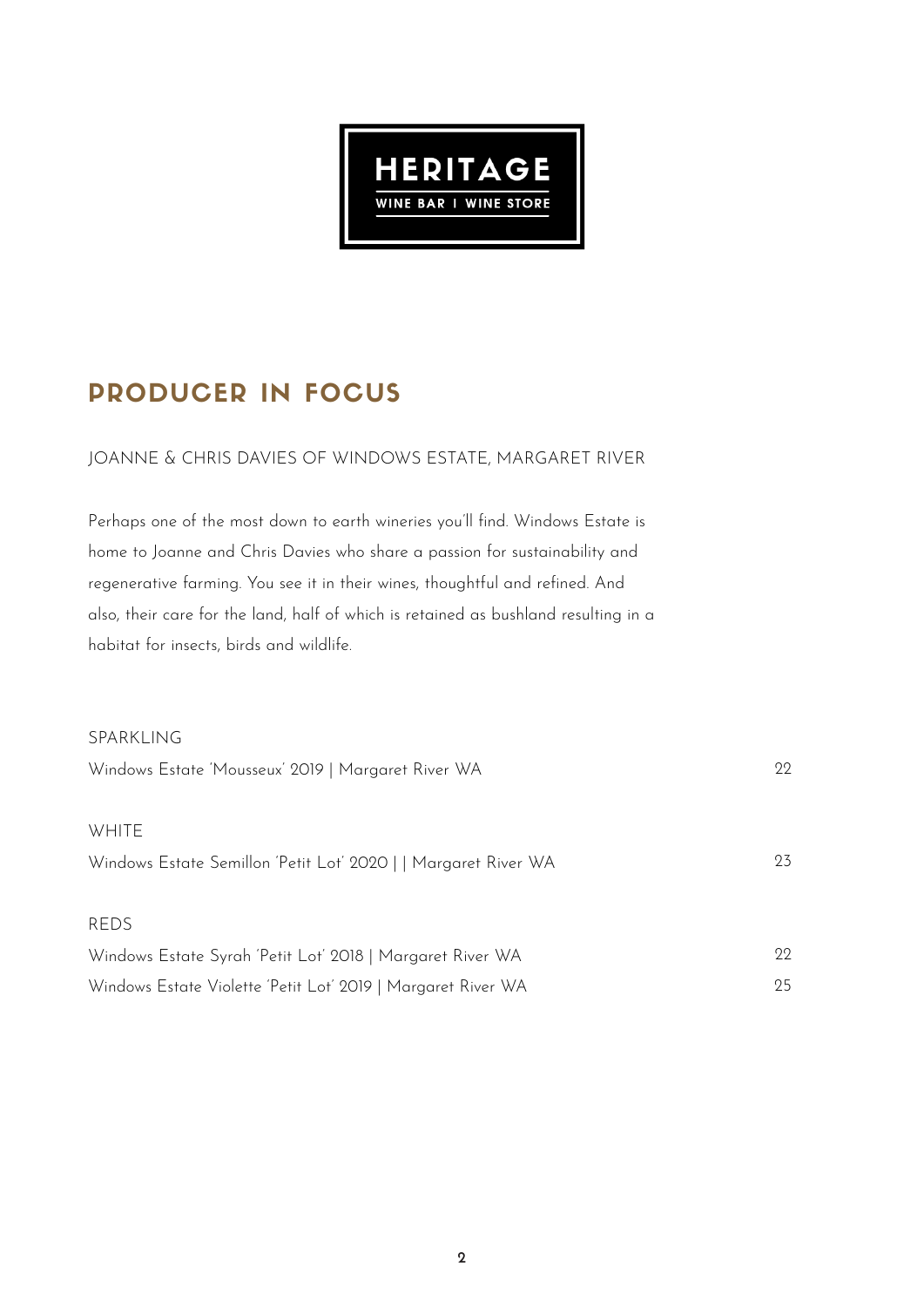

# MAGNUMS

| SPARKLING                                                 |     |
|-----------------------------------------------------------|-----|
| Idée Fixe Brut Rose 2020   Margaret River WA 1500ml       | 945 |
| Idée Fixe Blanc de Blancs 2019   Margaret River WA 1500ml | 269 |
| Taittinger 'Cuvee Prestige'   Champagne FRA 1500ml        | 415 |

#### WHITE

| Henschke Riesling 'Peggy's Hill' 2021   Eden Valley SA 1500ml                | 150 |
|------------------------------------------------------------------------------|-----|
| Jonathan Didier Pabiot Pouilly Fume 'Prelude' 2020   Loire Valley FRA 1500ml | 283 |
| Shaw + Smith Chardonnay 'M3' 2020   Adelaide Hills SA 1500ml                 | 300 |

#### PINK

| Foster e Rocco Rosé Sangiovese 2015   Heathcote VIC 1500ml |  |  |
|------------------------------------------------------------|--|--|
|------------------------------------------------------------|--|--|

#### RED

| Vietti Langhe Nebbiolo 'Perbacco' 2019   Piemonte ITA 1500ml             | 300  |
|--------------------------------------------------------------------------|------|
| Powell & Son Shiraz 2018   Barossa & Eden Valleys SA 1500ml              | 23O. |
| Vasse Felix Cabernet Sauvignon 'Premier' 2016   Margaret River WA 1500ml | 281  |
| Fraser Gallop Cabernet 'Parterre' 2010   Margaret River WA 1500ml        | 34O  |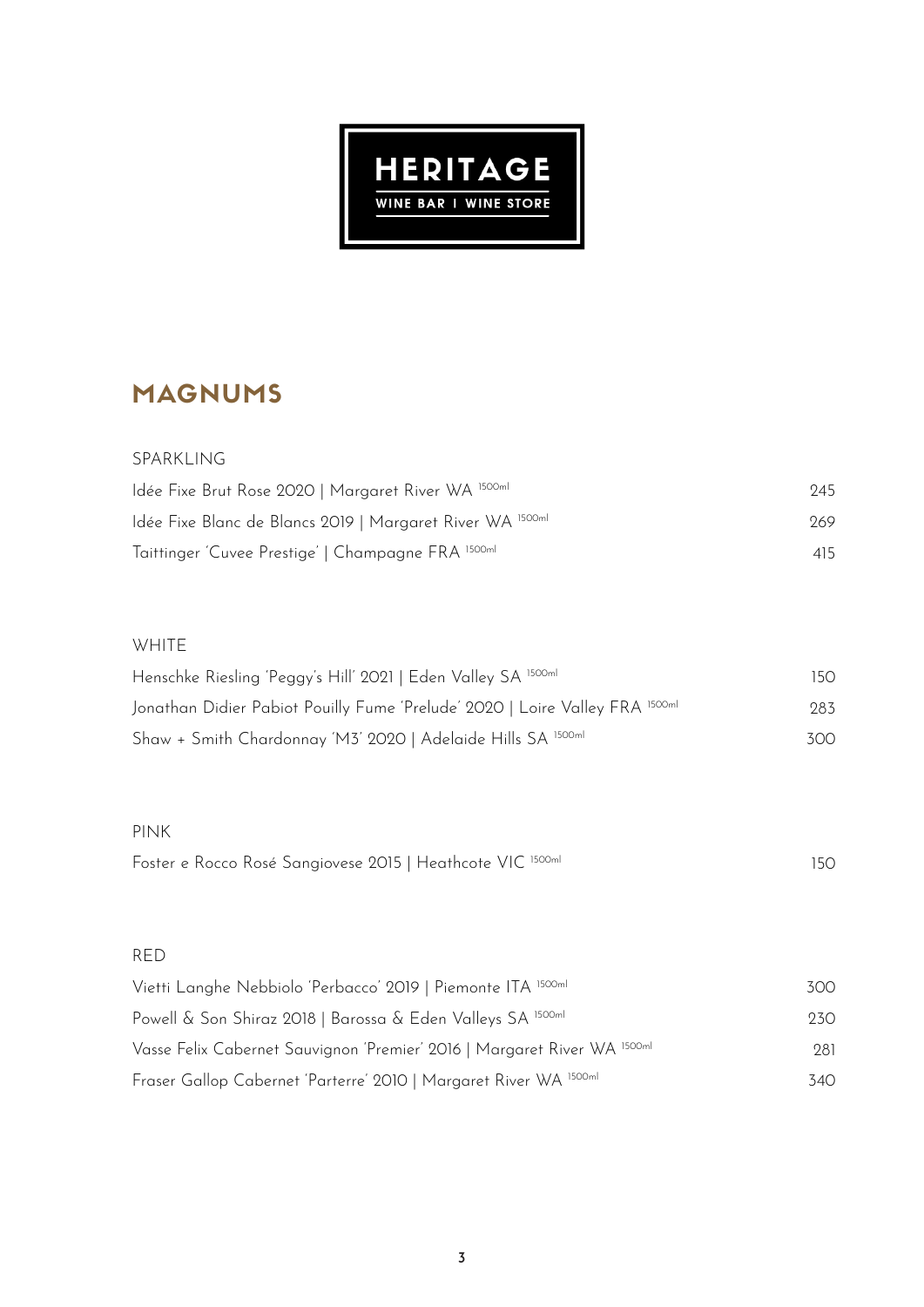

# TAP BEER

3 taps. Ask us what's pouring.

## PACK BEER

| Weihenstephaner 'Original Helles' Lager 5.1% | 15 |
|----------------------------------------------|----|
| Beer Farm 'Indian Pale Lager' 5.2%           | 13 |
| Beer Farm 'Indian Pale Ale' 5.6%             | 4  |
| Balter 'XPA' 5%                              | 15 |
| Balter 'Captain Sensible' Session Ale 3.5%   | 12 |
| Nail Brewing Red Ale 6.0%                    | 4  |
| Boston Rye Pale Ale 5%                       | 16 |
| Little Creatures 'Pale Ale' 5.2%             | 13 |
| La Sirene 'Praline' Stout 5.8%               | 18 |
| Boston 'Afterglose' Gose 4.5%                | 16 |
| 3 Ravens 'Juicy' NEIPA 6%                    | 16 |
| Rocky Ridge 'Baby Peach' NEIPA 4.0%          | 12 |
| Matso's Ginger Beer 3.5%                     | 13 |
| Funk 'Pineapple' Cider 3.0%                  | 16 |
| Funk 'Sex Machine' red apple Cider 4.5%      | 15 |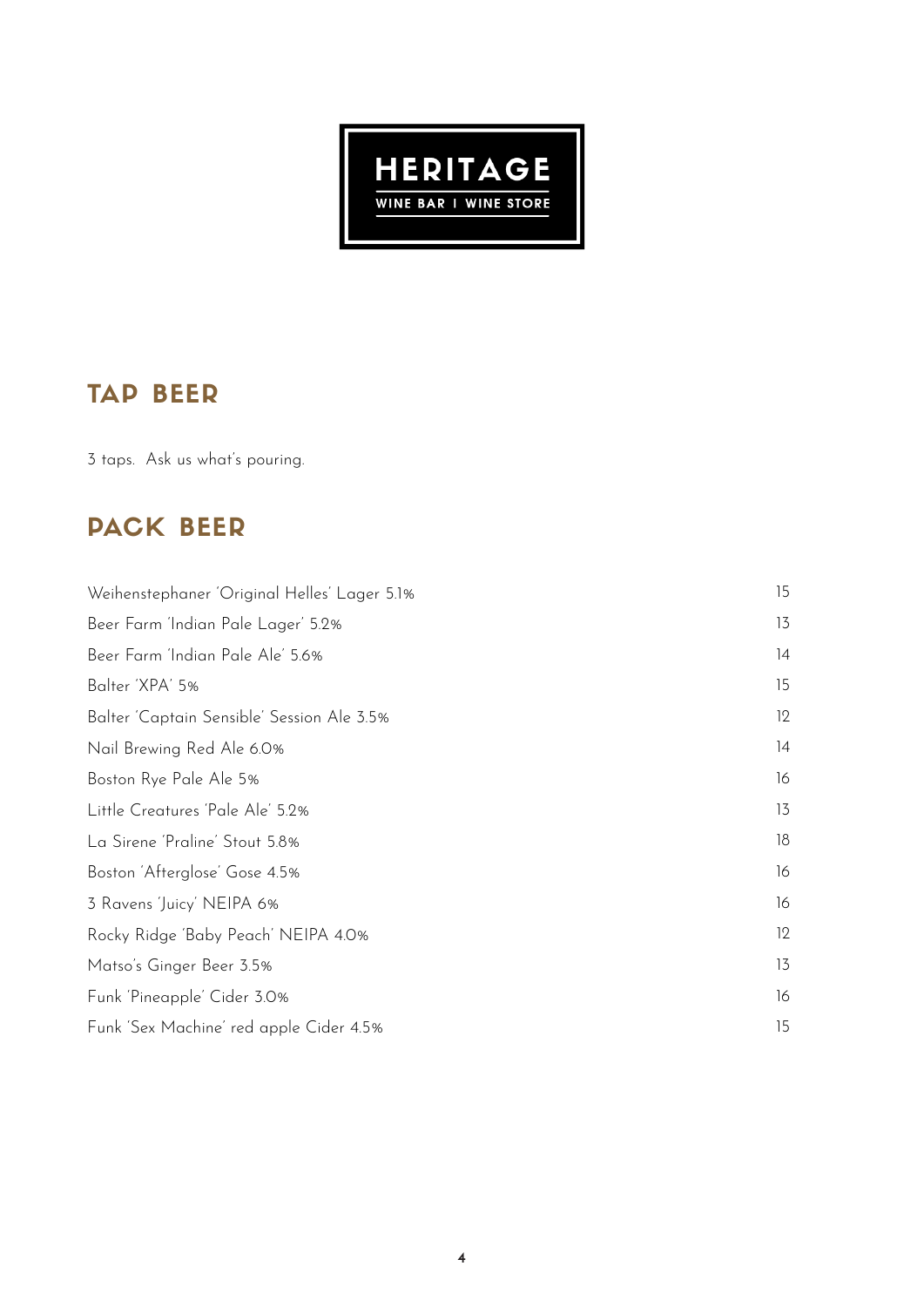

# PRE-DRINKS

| G&T   Tanqueray Ten, Capi dry tonic & grapefruit                            | 17 |
|-----------------------------------------------------------------------------|----|
| Campari & soda 45ml                                                         | 14 |
| Belsazar rosé, sparkling water, frozen berries & grapefruit <sup>45ml</sup> | 14 |
| Treuse & Juice   Green Chartreuse & cold pressed pineapple juice            | 18 |
| Paloma Negra   Mr Black, Casamigos Blanco & grapefruit soda                 | 22 |
| Amaro Spritz   Amaro Montenegro, Lansdowne Rosé sparkling & orange          | 24 |
| The Royal Navy   Tanqueray Royal, almond & lemon                            | 22 |
| Martini   Tanqueray Ten, Belsazar Dry & grapefruit twist                    | 23 |
| Negroni   Tanqueray Ten, Cinzano 1757 & Campari                             | 23 |

# NON-ALC

| Lyre's Classico Grande Sparkling   Sparkling Wine                    | 11 |
|----------------------------------------------------------------------|----|
| Gage Roads 'Yeah Buoy' XPA   Beer                                    | 10 |
| Weihenstephaner   Beer                                               | 13 |
| Seedlip Orange Grove & tonic   Highball                              | 12 |
| Seedlip Spice & Capi Yuzu soda   Highball                            | 12 |
| Seedlip Garden & Strangelove Pear soda   Highball                    | 12 |
| NON #2 'Pear & Kombu'   Cider                                        | 15 |
| NON #1 'Raspberry & Chamomile'   Pet-Nat Rosé                        | 15 |
| NON #6 'Tomato Water & Basil'   Skinsy White                         | 15 |
| NON #4 'Beetroot & Sansho'   Chilled Red                             | 15 |
| NOjito   Lyre's white cane, mint, lime   Cocktail                    | 15 |
| Faux frappe   Lyre's Absinthe, chargrilled pineapple soda   Cocktail | 16 |
|                                                                      |    |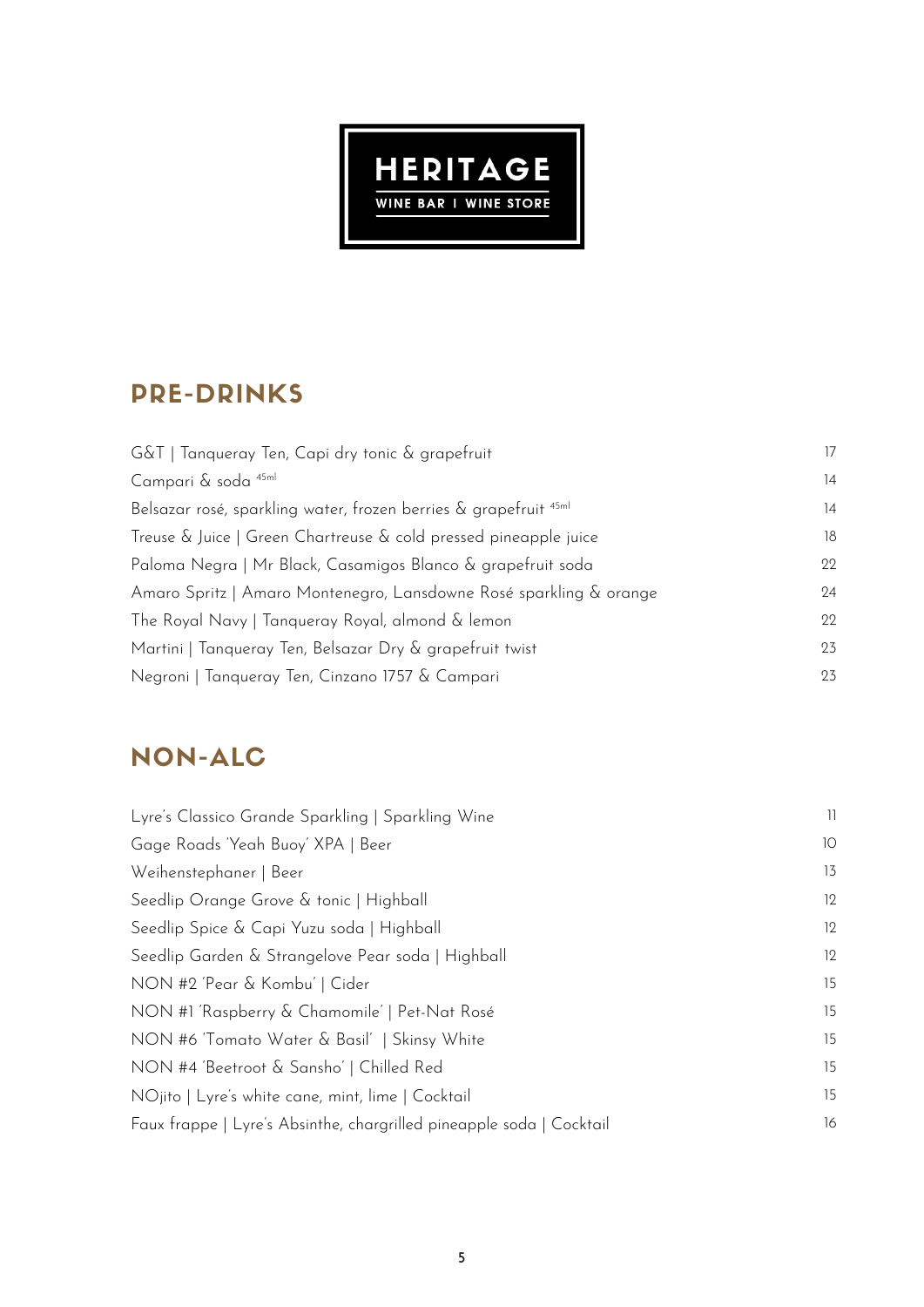

### BUBBLES

GLS BTL

gls

**BTL** 

| Dal Zotto 'Pucino' Prosecco   King Valley VIC                          |    | 65  |
|------------------------------------------------------------------------|----|-----|
| Lansdowne Rosé 'It's Not My Fault I like Bubbles' 2018   SA            | 16 | 71  |
| Lini 910 Lambrusco Rosso 'Labrusca'   Emilia-Romagna ITA SPARKLING RED |    | 77  |
| Lacrima Baccus Cava Brut Nature 'Reserva' 2017   Catalonia ESP         |    | 78  |
| BiancaVigna Spumante 'Sui Lieviti' 2019   Conegliano ITA               |    | 81  |
| Barringwood 'Tasmanian Cuvée'   TAS                                    |    | 82  |
| La Kooki Carbonic Blanc de Blanc 2021   Margaret River WA              |    | 88  |
| Windows Estate 'Mousseux' 2019   Margaret River WA                     | 22 | 97  |
| Daosa 'Natural Reserve'   Piccadilly Valley SA                         | 22 | 99  |
| Jean Perrier Cremant 'Savoie' Brut   Savoie FRA                        |    | 110 |
| Idée Fixe Blanc de Blancs 2019   Margaret River WA                     |    | 112 |
| Lantieri Franciacorta 'Cuvee Brut'   Lombardy ITA                      |    | 112 |
| Kreglinger Rosé 2016   TAS                                             |    | 138 |
| L.A.S Vino Sparkling 'Albino PNO' 2021   Margaret River WA             |    | 145 |
| Clover Hill Blanc de Blancs 'Cuvee Exceptionelle' 2016   TAS           |    | 150 |
| Meadowbank Blanc de Noirs 2018   Derwent Valley TAS                    |    | 161 |
| Hattingley 'Classic Reserve'   Hampshire GBR                           |    | 170 |
| Diel 'Goldloch' 2009   Nahe DEU                                        |    | 222 |

### PET-NAT

Brave New Wine 'Mates & Lovers' 2021 | Denmark WA Poggio Anima 'il Mostro Ragana' 2020 | Abruzzo ITA L.A.S Vino 'Petillant' 2021 | Margaret River WA Frederic Mabileau 'Orgasmic' 2020 | Loire Valley FRA 18 78 85 92 120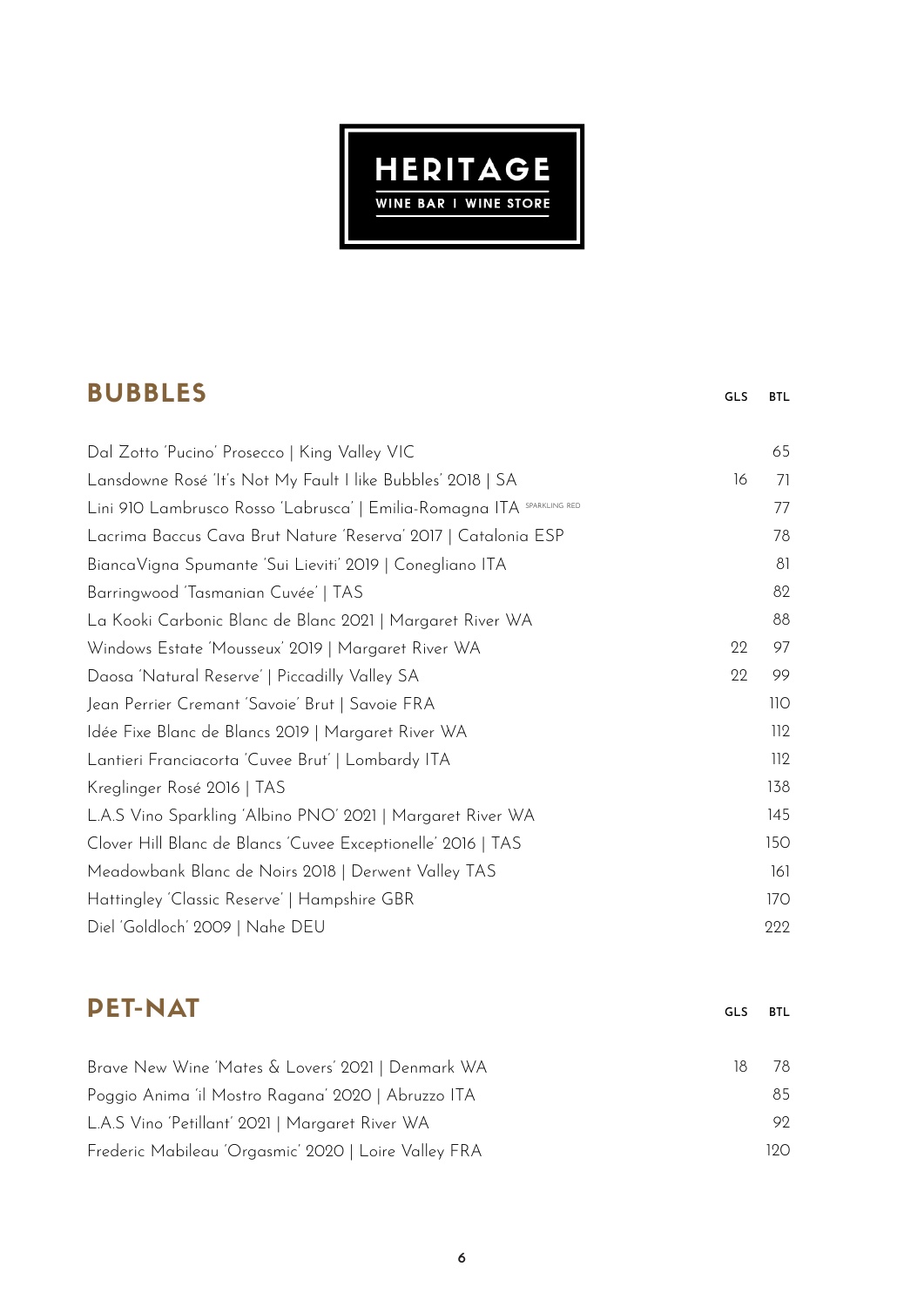

# **CHAMPAGNE**

GLS BTL

| Louis Roederer 'Collection 242'   Champagne FRA                           | 35 | 172  |
|---------------------------------------------------------------------------|----|------|
| Geoffroy 'Expression' Brut ler Cru   Champagne FRA                        |    | 193  |
| Chartogne-Taillet 'Sainte Anne'   Champagne FRA                           |    | 195  |
| Bollinger 'Special Cuvee'   Champagne FRA                                 |    | 207  |
| Larmandier Bernier Blanc de Blancs 'Latitude'   Champagne FRA             |    | 226  |
| Laherte Freres Extra-Brut 'Ultradition'   Champagne FRA                   |    | 225  |
| Laherte Freres 'Rosé de Meunier'   Champagne FRA                          |    | 250  |
| Régis Poissinet Extra Brut 'Terre d'Irizée'   Champagne FRA               |    | 268  |
| Ayala Blanc de Blancs 2014   Champagne FRA                                |    | 290  |
| Billecart-Salmon Brut Rosé   Champagne FRA                                |    | 310  |
| Egly-Ouriet Brut 'Les Premices'   Champagne FRA                           |    | 319  |
| Agrapart Blanc de Blancs 'Terroirs'   Champagne FRA                       |    | 333  |
| Gaspard Brochet Extra Brut 'Blanc de Noirs'   Champagne FRA               |    | 350  |
| Egly-Ouriet Grand Cru   Champagne FRA                                     |    | 500  |
| Bollinger 'La Grande Anneé' 2012   Champagne FRA                          |    | 550  |
| Billecart 'Cuvee Nicolas-Francois' 2007   Champagne FRA                   |    | 770  |
| Billecart-Salmon Brut Blanc de Blancs 'Louis Salmon' 2008   Champagne FRA |    | 790  |
| Dom Pérignon Rosé 2002   Champagne FRA                                    |    | 1100 |
| Egly-Ouriet Blanc de Noirs Grand Cru   Champagne FRA                      |    | 1150 |
| Egly-Ouriet 'Millésime' 2012 Grand Cru   Champagne FRA                    |    | 1150 |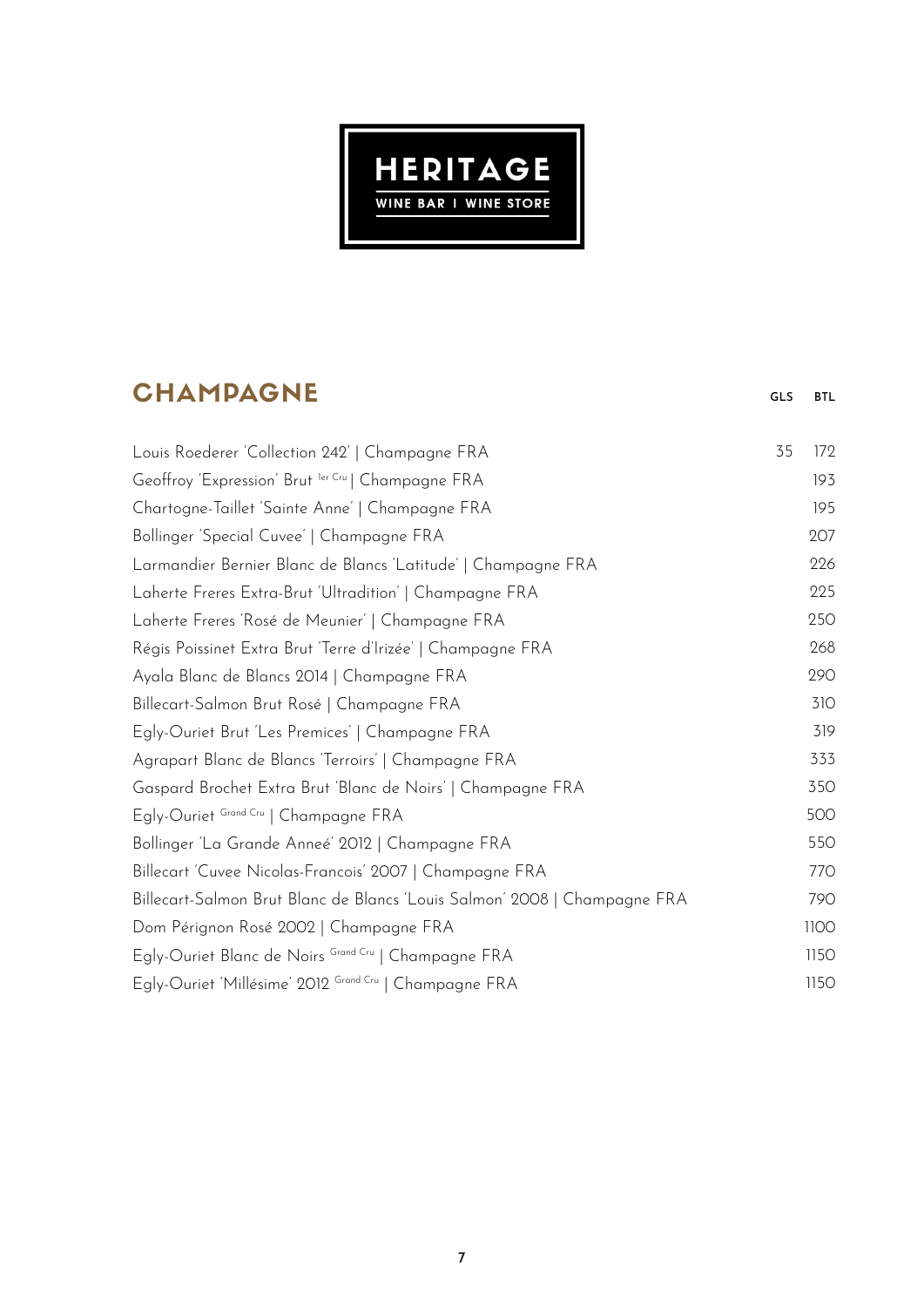

### RIESLING, GRUNER & GERMANIC WHITES

GLS CRF BTL

| Heidenreich Riesling 'Watervale' 2020   Clare Valley SA                      | 14 | 34 | 59  |
|------------------------------------------------------------------------------|----|----|-----|
| Castle Rock Estate Riesling 2021   Porongurup WA                             | 15 | 35 | 65  |
| Forest Hill Gewürztraminer 2020   Mount Barker WA                            |    |    | 71  |
| La Violetta Riesling & Gewürztraminer 'Ye-Ye Blanc' 2018   Great Southern WA | 16 | 38 | 72  |
| Lowboi Grüner Veltliner 2021   Mount Barker WA                               |    |    | 76  |
| Coates Riesling 2020   Adelaide Hills SA                                     |    |    | 77  |
| Domäne Wachau Grüner Veltliner Federspiel 'Terrassen' 2020   Wachau AUT      | 19 | 43 | 80  |
| Max Ferdinand Richter Riesling 'Richter Estate' 2019   Mosel DEU             | 19 | 43 | 80  |
| Hughes & Hughes Riesling 2021   TAS                                          | 19 | 43 | 82  |
| Seehof Riesling Trocken 'Vom Kalkstein' 2017   Rheinhessen DEU               |    |    | 93  |
| The Next Hundred Years Riesling 2021   Great Southern WA                     |    |    | 94  |
| Schäfer Fröhlich Riesling Trocken 2020   Nahe DEU                            | 23 | 54 | 102 |
| Duke's Riesling 'Magpie Hill' 2021   Porongurup WA                           |    |    | 108 |
| Frankland Estate Riesling 'Isolation Ridge' 2016   Great Southern WA         |    |    | 114 |
| Lark Hill Grüner Veltliner 'Lark Hill Vineyard' 2019   NSW                   | 27 | 62 | 118 |
| Markus Molitor Riesling Spätlese 'Bernkasteler Badstube' 2019   Mosel DEU    |    |    | 130 |
| Diel Riesling Kabinett 'Goldloch' 2019   Nahe DEU                            |    |    | 135 |
| JJ Prum Riesling Spätlese 'Bernkasteler Badstube' 2019   Mosel DEU           |    |    | 179 |
| JJ Prum Riesling Spätlese 'Graacher Himmelreich' 2019   Mosel DEU            |    |    | 192 |
| JJ Prum Riesling Auslese 'Graacher Himmelreich' 2019   Mosel DEU             |    |    | 220 |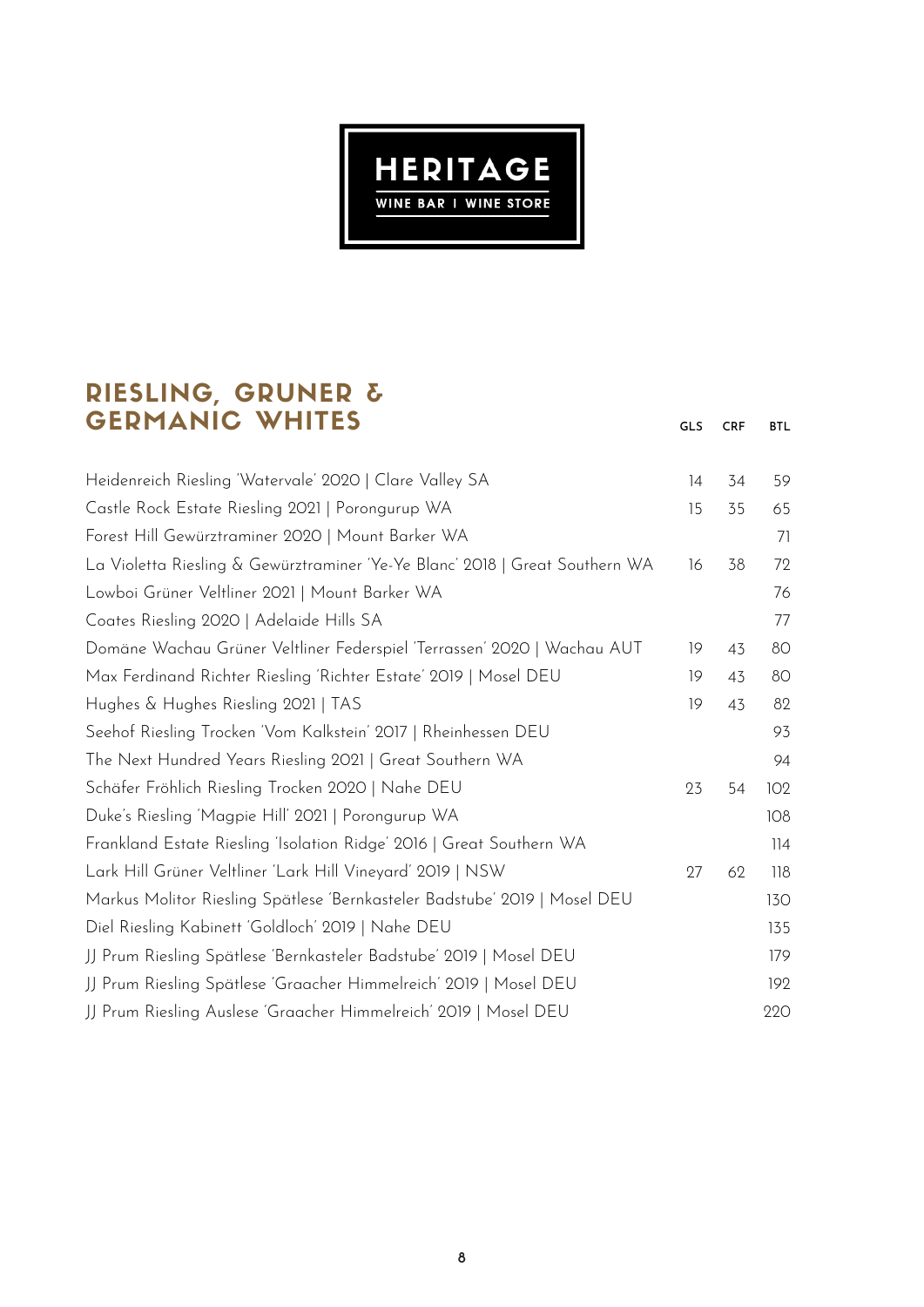

### CHENIN, SAUVIGNON BLANC & MEDITERRANEAN WHITES

| GLS | <b>CRF</b> | <b>BTL</b> |
|-----|------------|------------|
|     |            | 66         |
| 16  | 37         | 69         |
|     |            | 72         |
| 17  | 39         | 73         |
| 17  | 40         | 75         |
| 17  | 40         | 75         |
| 18  | 40         | 76         |
| 18  | 40         | 76         |
| 18  | 43         | 81         |
| 19  | 44         | 82         |
|     |            | 83         |
| 20  | 45         | 83         |
| 20  | 46         | 86         |
|     |            | 89         |
| 21  | 48         | 90         |
| 22  | 50         | 95         |
| 23  | 52         | 97         |
| 23  | 54         | 102        |
|     |            | 103        |
| 24  | 56         | 105        |
| 26  | 59         | 112        |
| 27  | 62         | 116        |
| 27  | 62         | 116        |
| 30  | 69         | 130        |
| 32  | 74         | 138        |
|     |            |            |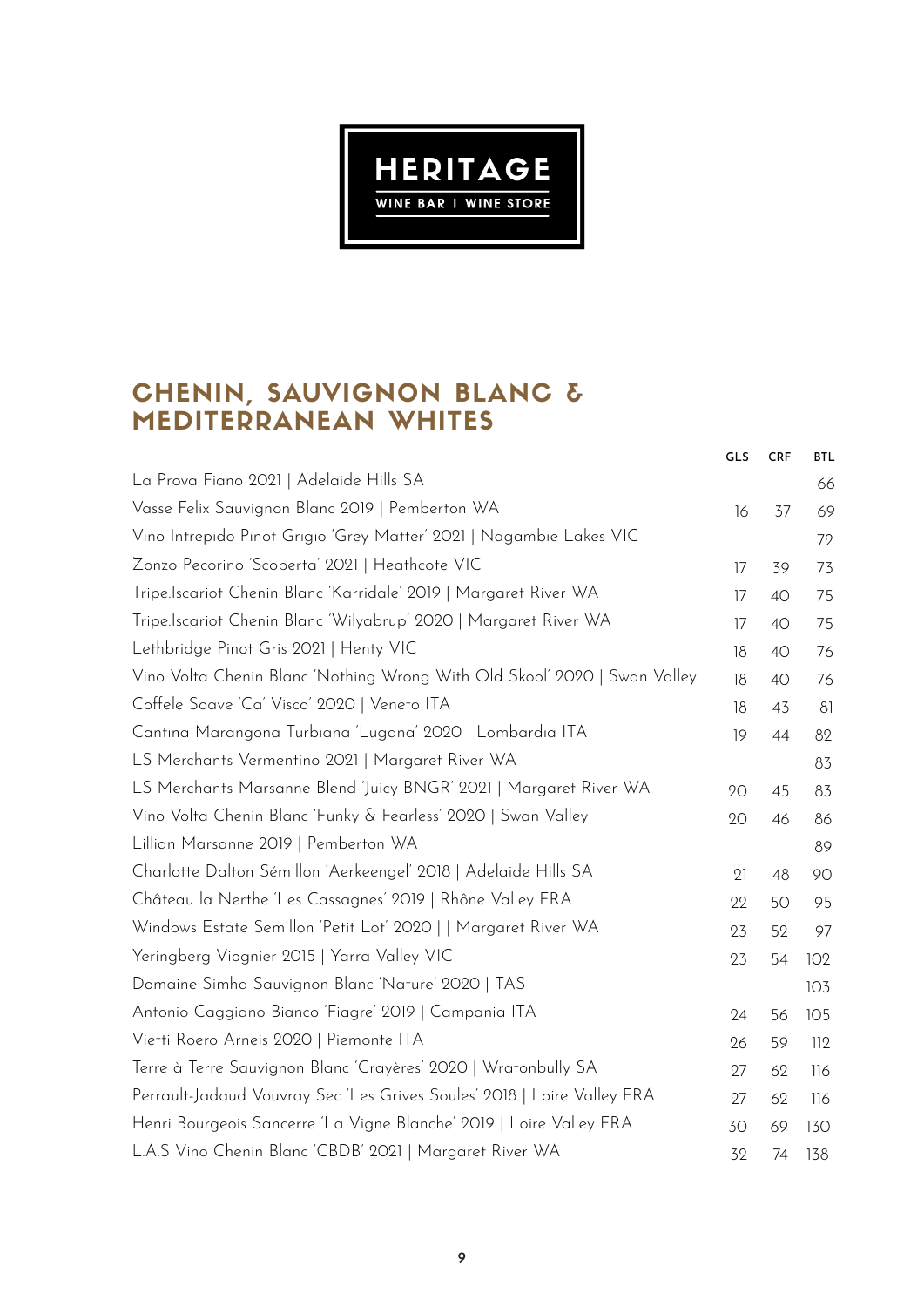

## **CHARDONNAY**

| <b>UNARDUNNAI</b>                                                  | GLS | <b>CRF</b> | BTL. |
|--------------------------------------------------------------------|-----|------------|------|
| Save Our Souls Chardonnay 2018   Yarra Valley VIC                  |     |            | 60   |
| Kumeu Village Chardonnay 2020   Kumeu NZ                           | 15  | 34         | 64   |
| Mon Tout Chardonnay 'Heydays' 2021   Mt Barker & Margaret River WA | 16  | 38         | 71   |
| Byrne Farm Chardonnay 2019   Orange NSW                            |     |            | 82   |
| Stoney Rise Chardonnay 'Lutruwita' 2021   Tamar Valley TAS         |     |            | 83   |
| Negretti Chardonnay 2020   Langhe ITA                              | 20  | 45         | 83   |
| Gant & Co Chardonnay 2020   Margaret River WA                      | 20  | 47         | 88   |
| Skigh Chardonnay 'Abacus' 2021   Margaret River WA                 | 21  | 49         | 92   |
| Black Estate Young Vines Chardonnay 2018   North Canterbury NZ     |     |            | 94   |
| Dr Edge Chardonnay 'Gold' 2021   TAS                               |     |            | 99   |
| Abel Chardonnay 'Tasman' 2018   Nelson NZ                          | 23  | 52         | 99   |
| Tapanappa Chardonnay 'Piccadilly' 2021   Piccadilly Valley SA      | 25  | 58         | 109  |
| Nicolas Chemarin Chardonnay 'P'tit Grobis' 2019   Beaujolais FRA   |     |            | 112  |
| Domaine Rolet Chardonnay 2016   Côtes du Jura FRA                  | 27  | 62         | 116  |
| Evoi Chardonnay 'Reserve' 2015   Margaret River WA                 | 29  | 66         | 125  |
| Domenica Chardonnay 2021   Beechworth VIC                          |     |            | 127  |
| Kumeu River Chardonnay 'Coddington' 2016   Kumeu NZ                | 31  | 71         | 132  |
| Vasse Felix Chardonnay 'Premier' 2016   Margaret River WA          |     |            | 144  |
| Shy Susan Chardonnay 2018   TAS                                    | 33  | 77         | 145  |
| McHenry Hohnen Chardonnay 'Burnside' 2018   Margaret River WA      | 33  | 77         | 145  |
| Suckfizzle Chardonnay 2020   Margaret River WA                     |     |            | 153  |
| Shaw + Smith Chardonnay 'Lenswood' 2019   Adelaide Hills SA        |     |            | 184  |
| Au Bon Climat Chardonnay 'Righteous Juice' 2018   USA              |     |            | 194  |
| Pierro Chardonnay 2020   Margaret River WA                         |     |            | 199  |
| Yarra Yering Chardonnay 2018   Yarra Valley VIC                    | 45  | 105        | 205  |
| Chateau Montelena Chardonnay 2017   Napa Valley USA                | 47  | 108        | 255  |
| Leeuwin Estate Chardonnay 'Art Series' 2019   Margaret River WA    |     |            | 290  |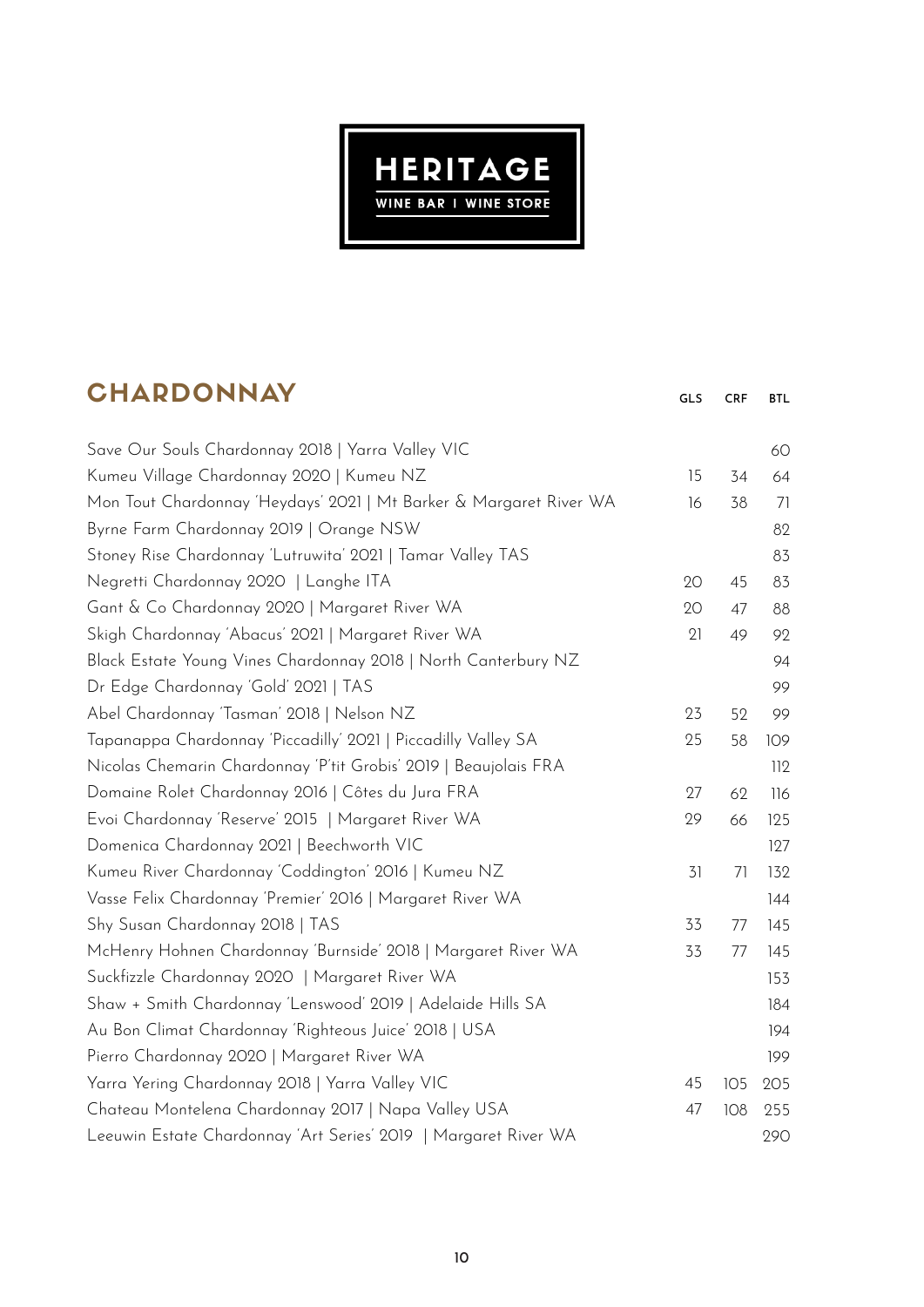

## WHITE BURGUNDY

| Gueguen Petit Chablis 2020   Chablis Burgundy                                | 24 | 55  | 108 |
|------------------------------------------------------------------------------|----|-----|-----|
| Anne Gros Aligoté 2018   Burgundy                                            | 26 | 59  | 112 |
| Cyril Testut Chablis 'Vieilles Vignes' 2019   Chablis Burgundy               | 32 | 73  | 138 |
| Morey Coffinet 2019   Cote d'Or Burgundy                                     |    |     | 163 |
| Moreau-Naudet Chablis 2019   Chablis Burgundy                                |    |     | 169 |
| Michelet 'Beauroy' 2014 ler Cru   Chablis Burgundy                           |    |     | 170 |
| Maison de Montille 'Saint-Romain' 2016   Côte de Beaune Burgundy             |    |     | 193 |
| Pattes Loup Chablis 'Vent d'Ange' 2018   Chablis Burgundy                    |    |     | 195 |
| Jules Desjourneys 'Pouilly-Loché' 2016   Mâconnais Burgundy                  |    |     | 218 |
| Bourchard Père & Fils Meursault 'Les Clous' 2018   Côte de Beaune Burgundy   |    |     | 250 |
| Bruno Colin 'Chassagne Montrachet' 2018   Côte de Beaune Burgundy            |    |     | 302 |
| Jules Desjourneys 'Pouilly-Fuissé Vignes Blanches' 2016   Mâconnais Burgundy | 69 | 156 | 345 |
| Pattes Loup Chablis 'Butteaux' 2018 ler Cru   Chablis Burgundy               |    |     | 390 |
| Bernard-Bonin 'Meursault Clos du Cromin' 2016   Côte de Beaune Burgundy      |    |     | 451 |

GLS CRF BTL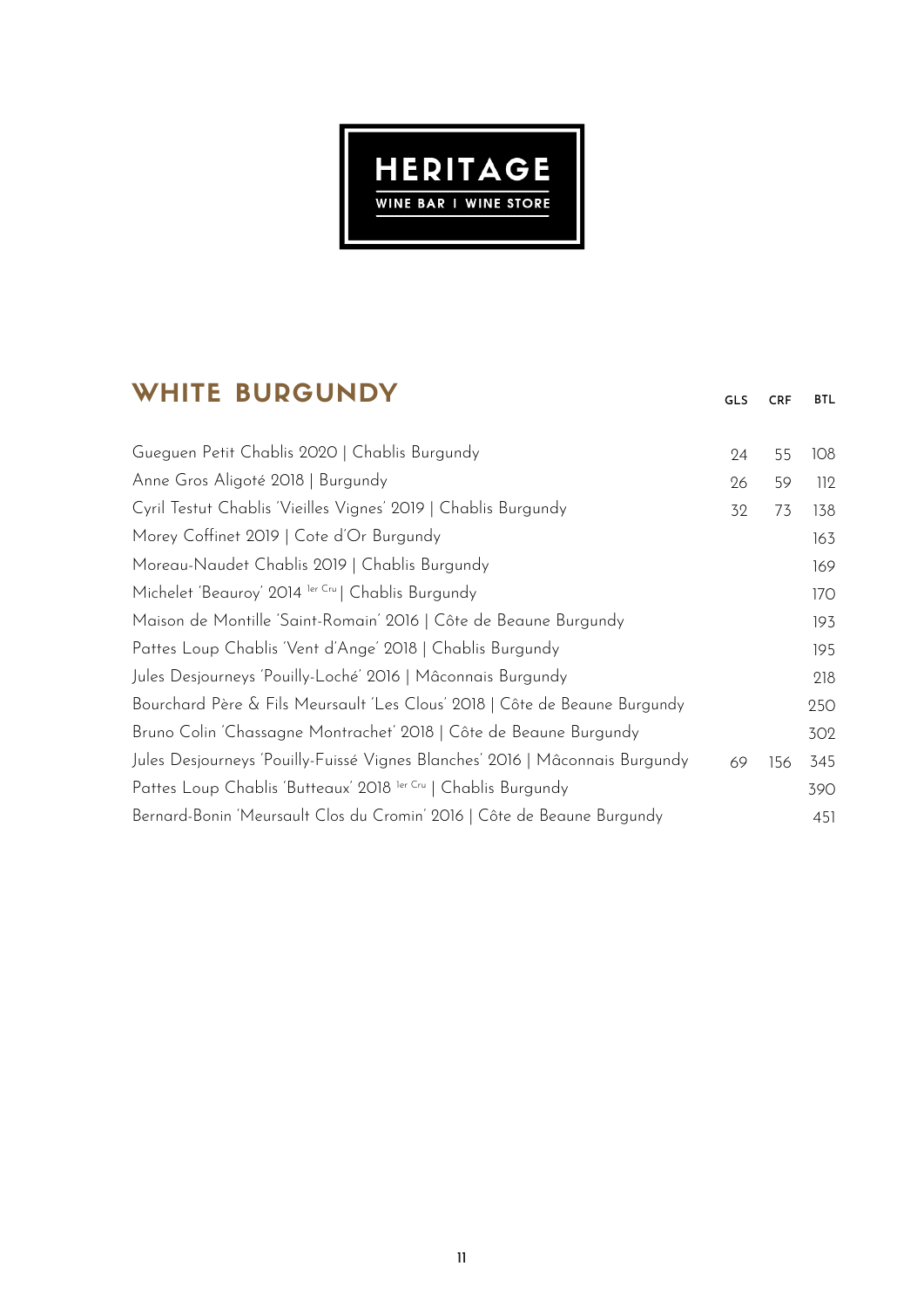

| ORANGE                                                                         | <b>GLS</b> | <b>CRF</b> | <b>BTL</b>       |
|--------------------------------------------------------------------------------|------------|------------|------------------|
| Vino Volta Frontignac & Gewürztraminer 2021 'Different Skins'   Swan Valley WA | 19         | 44         | 84               |
| Kalleske Viognier 'Plenarius' 2021   Barossa SA                                | 20         | 45         | 85               |
| Yelland & Papps Roussanne 'Second Take' 2020   Barossa SA                      | 20         | 47         | 90               |
| Save Our Souls Chardonnay 'Skin On Skin' 2018   Mornington VIC                 |            |            | 93               |
| Dr Edge Schonburger & Pinot Gris 'Amber' 2021   TAS                            |            |            | 99               |
| Markus Altenburger Blend 'Skin & Stones' 2018   AUT                            |            | 54         | 102 <sub>2</sub> |
| La Grange de l'Oncle Charles Blend 'Parcours' 2018   Alsace FRA                | 26         | 59         | 112              |
| Gotsa Chinuri 2016   Asureti Valley GEO                                        |            |            | 113              |
| Between Five Bells Savagnin & Chardonnay 'Yellow'   Lethbridge VIC 500ml       |            |            | 125              |
|                                                                                |            |            |                  |

| <b>PINK</b>                                                        | <b>GLS</b> | <b>CRF</b> | <b>BTL</b> |
|--------------------------------------------------------------------|------------|------------|------------|
|                                                                    |            |            |            |
| Loimer Rosé Zweigelt 2020   Kamptal AUT                            | 15         | 35         | 65         |
| Golden Child Rosé Pinot Noir 'Beach Bum' 2021   Adelaide Hills SA  | 15.        | 35         | 66         |
| Wines By KT Rosé Garnacha 'Rosada' 2019   Clare Valley SA          | 17         | 40         | 76         |
| Somos Rosé Barbera 2021   McLaren Vale SA                          | 18         | 41         | 77         |
| Nocturne Rosé Sangiovese, Nebbiolo 2021   Margaret River WA        |            |            | 80         |
| Ohkela Rosé Chenin Blanc & Shiraz 'Sophia's' 2020   Swan Valley WA |            |            | 84         |
| L.A.S Vino Rosé 'Albino PNO' 2021   Margaret River WA              |            |            | 132        |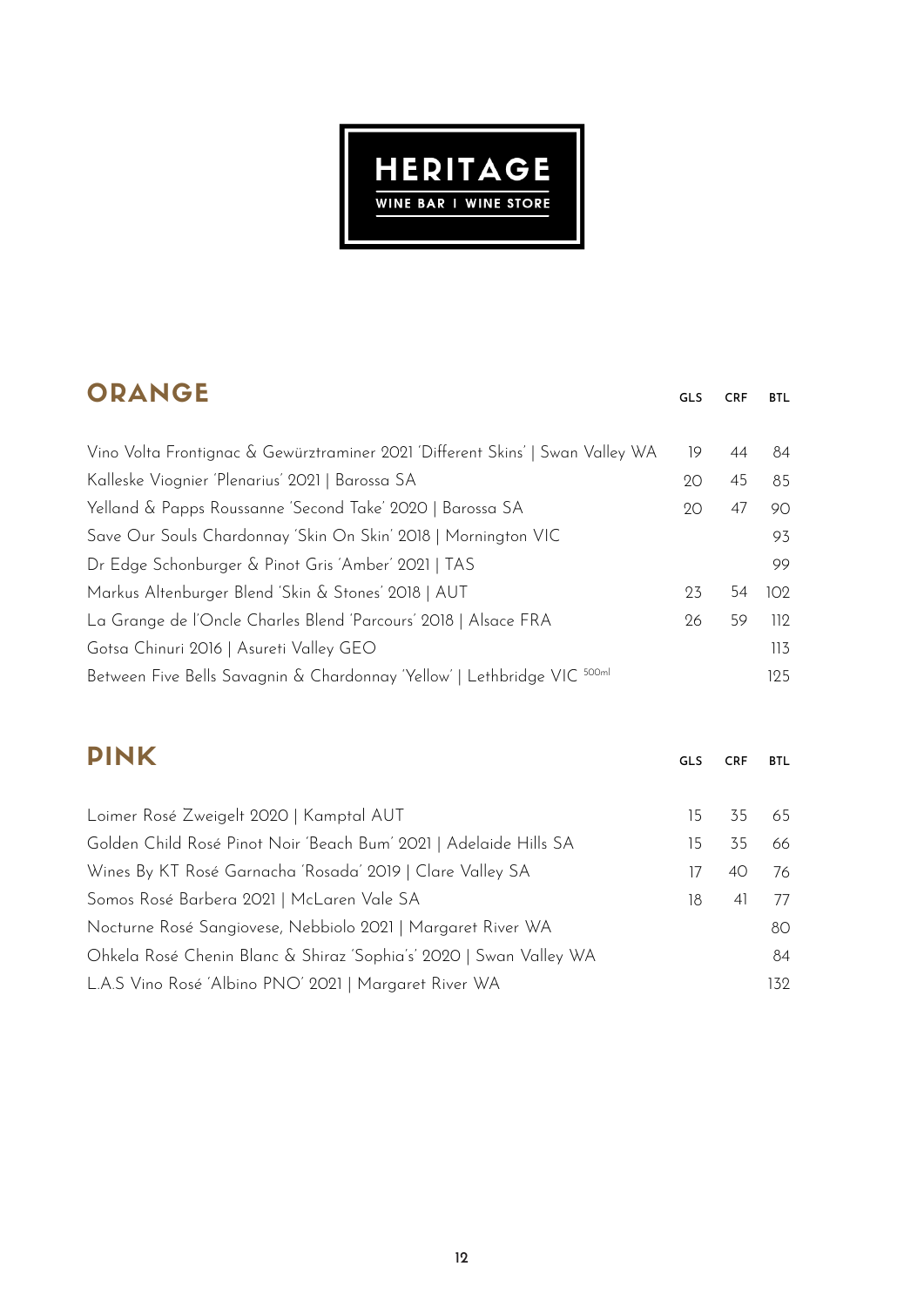

# LIGHT & CHILLED REDS

| 13 | 29 | 55  |
|----|----|-----|
| 17 | 38 | 71  |
| 19 | 43 | 82  |
| 19 | 44 | 84  |
| 21 | 48 | 91  |
| 21 | 50 | 94  |
| 22 | 51 | 96  |
|    |    | 99  |
|    |    | 101 |
| 23 | 54 | 102 |
|    |    | 103 |
|    |    | 122 |
|    |    | 143 |
|    |    |     |

GLS CRF BTL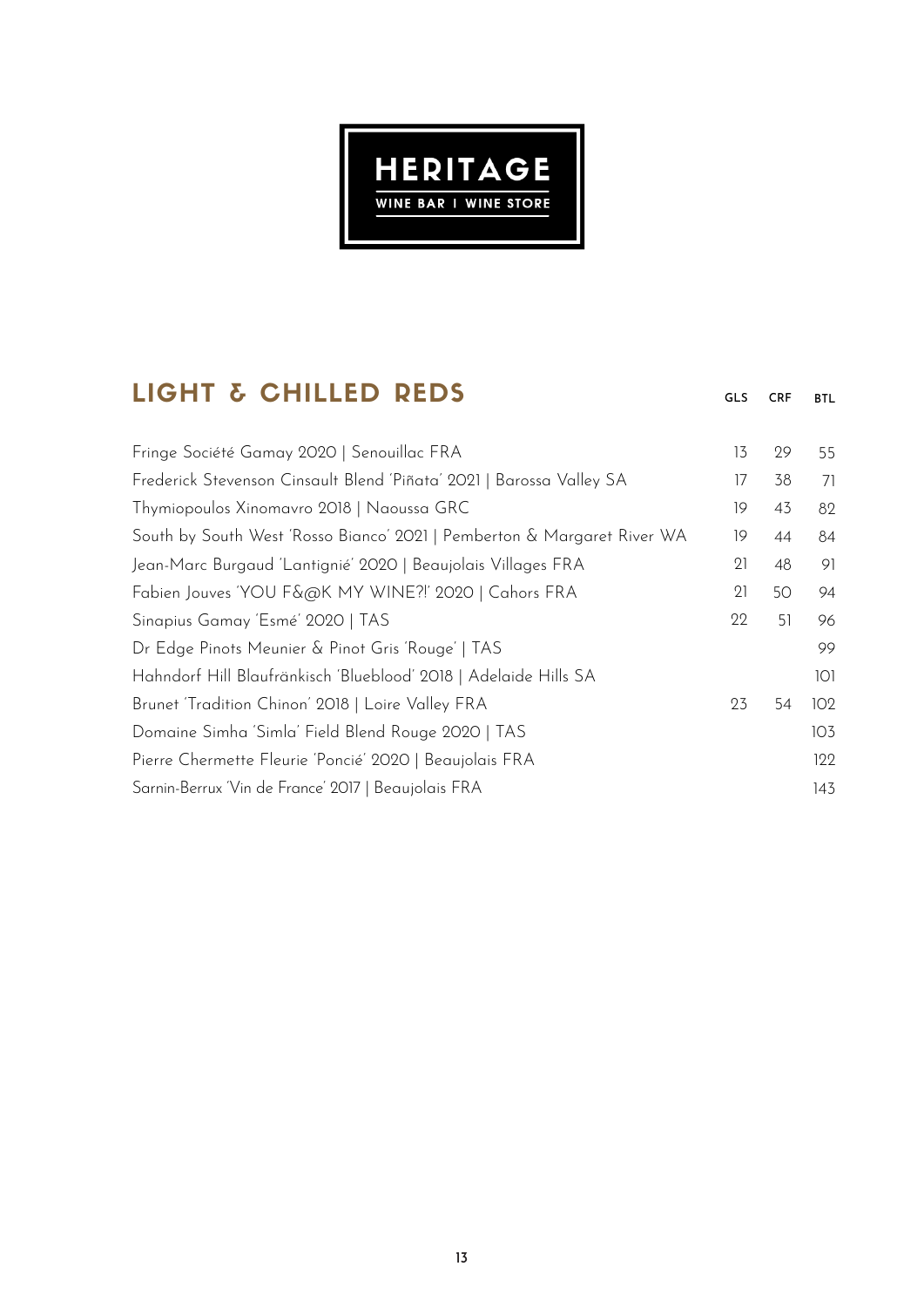

GLS CRF BTL

# PINOT NOIR

| 58  |
|-----|
| 69  |
| 82  |
| 85  |
| 95  |
| 100 |
| 101 |
| 104 |
| 110 |
| 121 |
| 130 |
| 135 |
| 138 |
| 138 |
| 147 |
| 150 |
| 167 |
| 170 |
| 171 |
| 172 |
| 172 |
| 180 |
| 183 |
| 184 |
| 200 |
|     |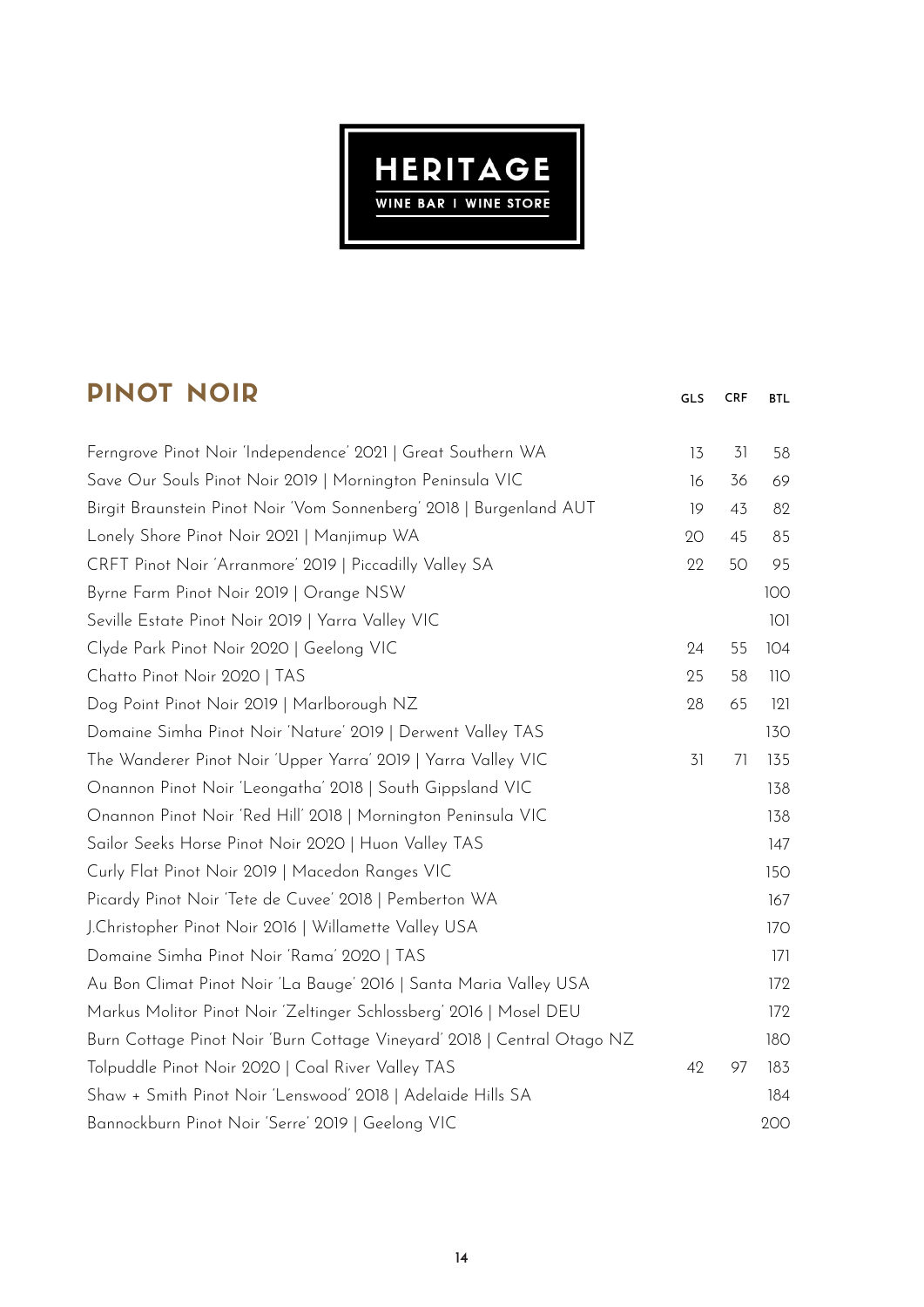

## **DED BUDGUNDY**

| KED DURUUNDI                                                                                   | <b>GLS</b> | <b>CRF</b> | BTL |
|------------------------------------------------------------------------------------------------|------------|------------|-----|
| Confuron-Cotetidot Bourgogne Passetoutgrain 2018   Côte de Nuits Burgundy                      |            |            | 116 |
| Louis Jadot 'A Tale of Terroir' 2018   Côte d'Or Burgundy                                      |            |            | 120 |
| Ballot Millot 'Bourgogne' 2016   Côte de Beaune Burgundy                                       | 32         | 75         | 142 |
| Jeannin-Naltet Mercurey 'Le Clos l'Évêque' 2017 <sup>1er Cru</sup>   Côte Chalonnaise Burgundy | 40         | 92         | 175 |
| Sarnin-Berrux 'Vin de France' 2019   Côte de Beaune Burgundy                                   |            |            | 175 |
| Maréchal Savigny-les-Beaune 'Vieilles Vignes' 2017   Côte de Beaune Burgundy                   |            |            | 210 |
| Vincent Dancer 'Les Montrevenots' 2019 ler Cru   Côte de Beaune Burgundy                       |            |            | 251 |
| Blain-Gagnard Volnay 'Les Pitures' 2018 ler Cru   Côte de Beaune Burgundy                      |            |            | 275 |
| Georges Glantenay Pommard 2018   Côte de Beaune Burgundy                                       |            |            | 275 |
| Confuron-Cotetidot Chambolle-Musigny 2018   Côte de Nuits Burgundy                             |            |            | 320 |
| Vougeraie Gevrey-Chambertin 'Les Evocelles' 2018   Côte de Nuits Burgundy                      |            |            | 320 |
| Follin-Arbelet Aloxe-Corton 'Clos du Chapitre' 2017 ler Cru   Côte de Beaune Burgundy          |            |            | 330 |
| Henri Gouges Nuits-Saint-Georges 'Porrets' 2018 ler Cru Monopole   Côte de Nuits Burgundy      |            |            | 390 |
| La Pousse d'Or Chambolle-Musigny 'Village' 2018   Côte de Nuits Burgundy                       |            |            | 400 |
| Jean Tardy Vosne-Romanée 'Vigneux' 2019   Côte de Nuits Burgundy                               |            |            | 427 |
| Follin-Arbelet Corton 2016 Grand Cru   Côte de Beaune Burgundy                                 |            |            | 515 |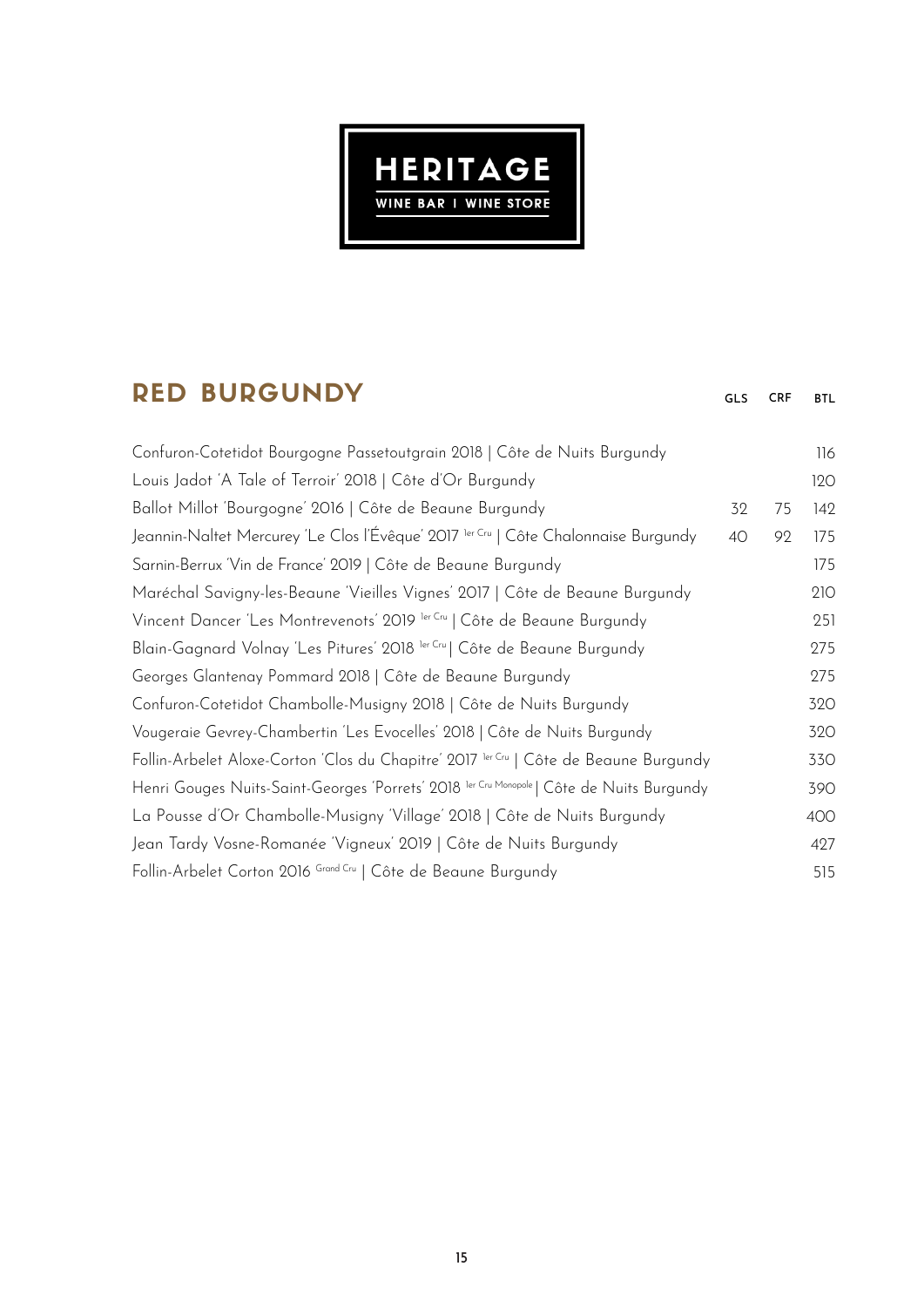

#### NEBBIOLO, SANGIOVESE & ITALIAN REDS

Unico Zelo Nero D'Avola 'Pipe Dream' 2019 | Riverland SA Jamsheed Sagrantino 'Park Wine' 2019 | Heathcote VIC Morlet Zinfandel 'The 8th (Deadly Zin)' 2015 | Margaret River WA Architects of Wine Barbera 2020 | Adelaide Hills SA Frascole Chianti Rufina 2018 | Tuscany ITA Worlds Apart Wines Nero d'Avola 'King of the Beach 2021 | McLaren Vale SA Castagna Adam's Rib Nebbiolo & Syrah 'The Red' 2019 | Beechworth VIC Massolino 'Dolcetto d'Alba' 2020 | ITA Istine Chianti Classico 2019 | Tuscany ITA Vinea Marson Nebbiolo 2014 | Heathcote VIC Pietradolce 'Etna Rosso' 2019 | Sicily ITA Izway Aglianico 'Angelo' 2020 | Barossa Valley SA Vietti Langhe 'Perbacco' 2019 | Piedmonte ITA Domenica Nebbiolo 2021 | Beechworth VIC Cos 'Vitorria Rosso' | Sicily ITA Grattamacco 'Bolgheri' 2019 | Tuscany ITA Chateau Montelena Zinfandel 'Calistoga' 2016 | Napa Valley USA Agostina Pieri Brunello di Montalcino 2016 | Montalcino ITA Coffele Amarone Della Valpolicella 2018 | Veneto ITA Massolino Barolo 'Serralunga d'Alba' 2017 | Piedmonte ITA Negretti Barolo 'Rive' 2016 | Piedmonte ITA Marcarini Barolo 'Brunate' 2015 | Piedmonte ITA Piero Busso Barbaresco 'San Stunet' 2018 | Piedmonte ITA Vietti Langhe Nebbiolo 'Perbacco' 2019 | Piemonte ITA Brancaia 'Il Blu' 2016 | Tuscany ITA gls **CRF BTL**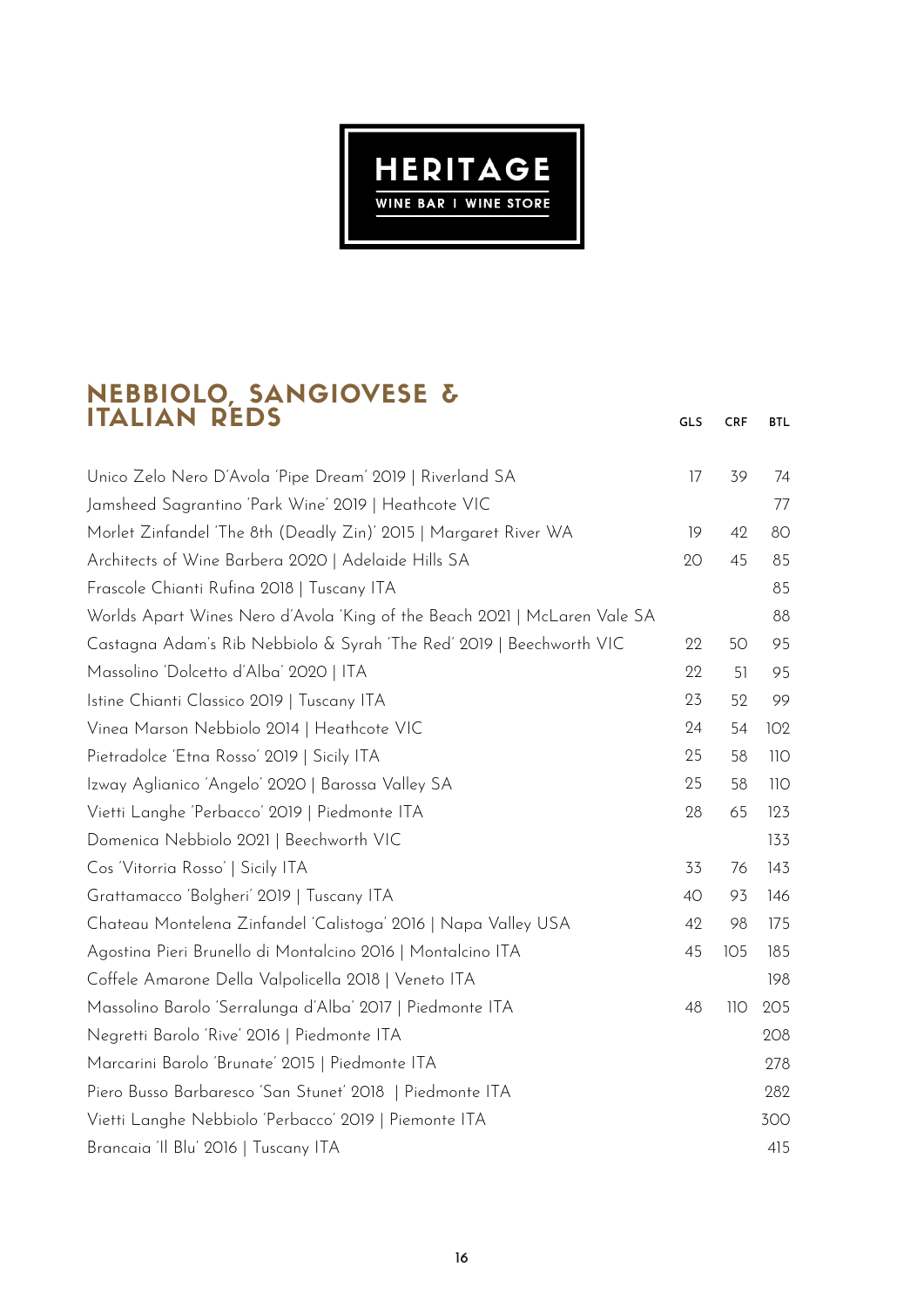

### TEMPRANILLO, MENCIA & SPANISH REDS

Jericho Tempranillo 2020 | Adelaide Hills SA

Matsu Tempranillo 'El Picaro' 2020 | Toro ESP

Arraez Alicante Bouschet 'Jauja' 2019 | Alicante ESP

Luis Cañas Crianza Tempranillo 2017 | Rioja ESP Ministry of Clouds Mencia 2020 | McLaren Vale SA

El Castro de Valtuille Mencia 2018 | Bierzo ESP Muga Tempranillo 'Reserva' 2017 | Rioja ESP

Teso La Monja Tempranillo 'Victorino' 2009 | Toro ESP

Bardos Crianza Tempranillo 'Romántica' 2018 | Ribera del Duero ESP

Pacheco Monastrell 2019 | Jumilla ESP

Atance Bobal 2019 | Valencia ESP

> 115 145 225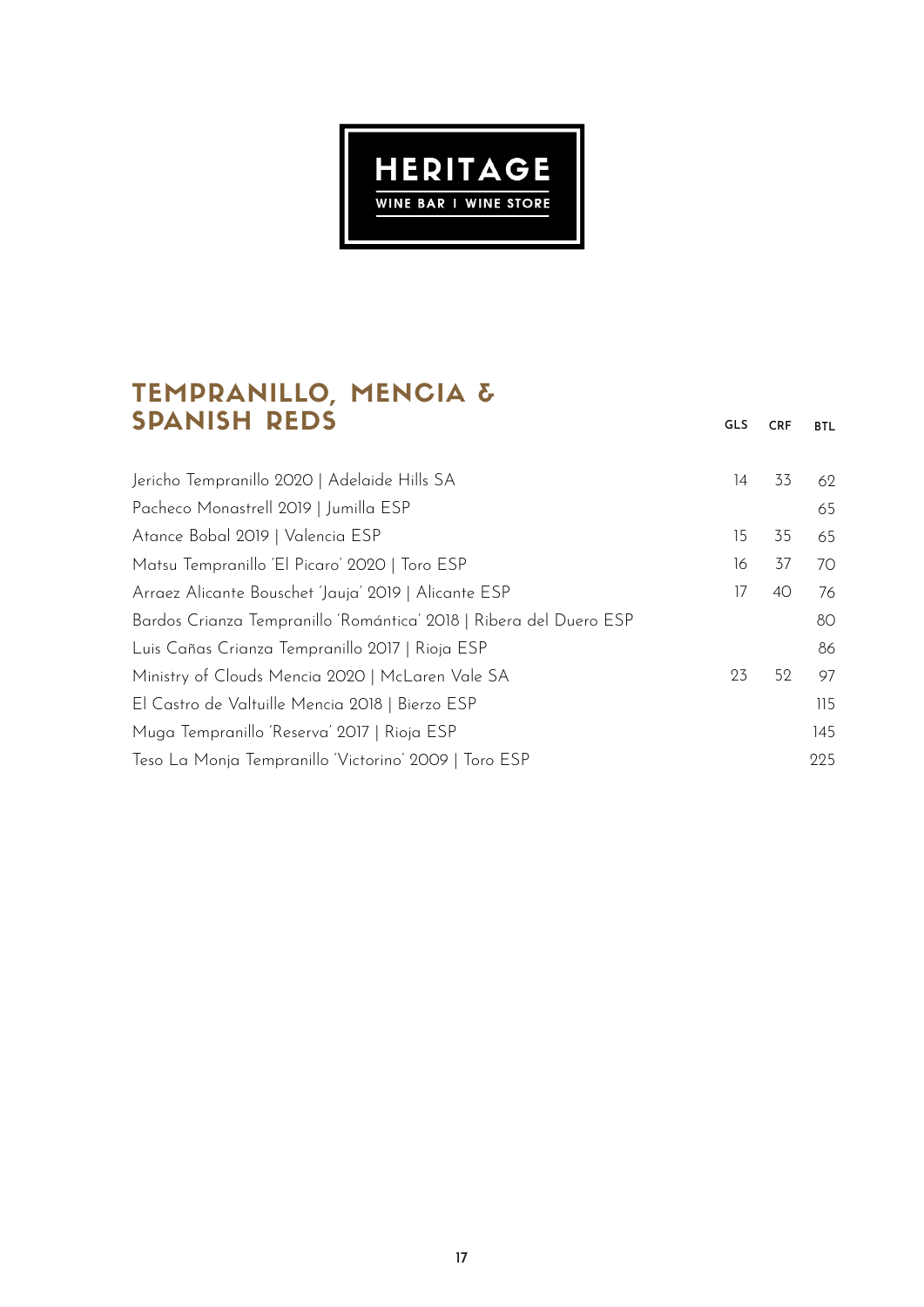

GLS CRF BTL

### SHIRAZ, GRENACHE & RHONE VALLEY REDS

| Myattsfield Shiraz 2019   Perth Hills WA                            | 15 | 33             | 65                                    |
|---------------------------------------------------------------------|----|----------------|---------------------------------------|
| Michael Hall Shiraz 'Sang de Pigeon' 2019   Barossa SA              | 17 | 39             | 74                                    |
| The Vinden Headcase Shiraz 'Noveau' 2019   Hunter Valley NSW        | 16 | 38             | 71                                    |
| In Praise of Shadows Shiraz 2019   McLaren Vale SA                  | 17 | 39             | 74                                    |
| Santa Duc 'Famille Gras Vieilles Vignes' 2017   Cote-du-Rhône FRA   | 18 | 4 <sup>1</sup> | 77                                    |
| Aphelion Grenache 'Confluence' 2019   McLaren Vale SA               | 19 | 44             | 84                                    |
| Spinifex Mataro Blend 'Esprit' 2020   Barossa Valley SA             |    |                | 84                                    |
| Fetherston Shiraz 2017   Pyrenees VIC                               | 19 | 45             | 85                                    |
| Windows Estate Syrah 'Petit Lot' 2018   Margaret River WA           | 22 | 50             | 94                                    |
| Swinney Grenache 2020   Frankland River WA                          | 22 | 50             | 95                                    |
| Wines of Merritt Syrah 2020   Margaret River WA                     | 22 | 50             | 95                                    |
| Elderton Shiraz & Carignan 'Western Ridge' 2014   Barossa Valley SA |    |                | 111                                   |
| Domenica Shiraz 2021   Beechworth VIC                               |    |                | $\begin{array}{c} \hline \end{array}$ |
| Murdoch Hill Syrah "Landau' 2020   Adelaide Hills SA                | 26 | 60             | 113                                   |
| L.A.S Vino Grenache 'Granite' 2021   Margaret River WA              | 34 | 78             | 145                                   |
| Bulman Type Gigondas 2017   Southern Rhône FRA                      | 38 | 88             | 166                                   |
| Stephane Montez St Joseph 'Cuvee de Papy' 2018   Northern Rhône FRA | 39 | 91             | 172                                   |
| Giaconda Shiraz 'Estate Vineyard' 2019   Beechworth VIC             |    |                | 192                                   |
| Yangarra Shiraz 'Ironheart' 2018   McLaren Vale SA                  |    |                | 223                                   |
| Domaine de Ferrand Châteauneuf-du-Pape 2018   Southern Rhône FRA    |    |                | 223                                   |
| Henschke Shiraz Tappa Pass' 2018   Barossa SA                       |    |                | 240                                   |
| Clonakilla Shiraz & Viognier 2019   Murrumbateman NSW               |    |                | 260                                   |
| Castagna Syrah 'Genesis' 2006   Beechworth VIC                      |    |                | 265                                   |
| Swinney Grenache 'Farvie' 2019   Frankland River WA                 |    |                | 306                                   |
| Swinney Grenache 'Farvie' 2020   Frankland River WA                 |    |                | 306                                   |
| Swinney Shiraz 'Farvie' 2020   Frankland River WA                   |    |                | 306                                   |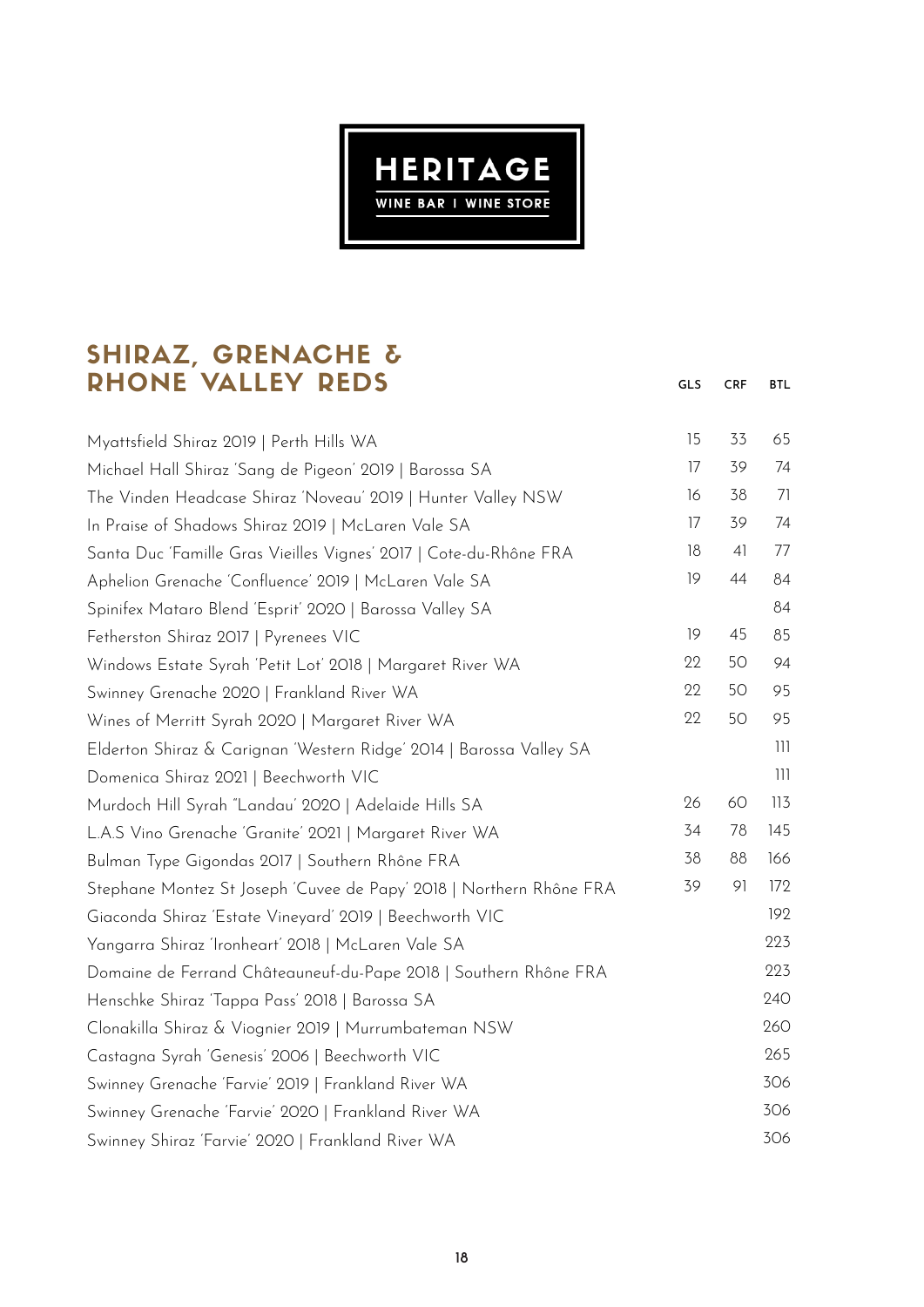

GLS CRF BTL

### CABERNET, MERLOT & BORDEAUX REDS

| LS Merchants Cabernet Blend 'Hoi Polloi' 2020   Margaret River WA                          | 15 | 33 | 63  |
|--------------------------------------------------------------------------------------------|----|----|-----|
| Higher Plane Malbec 2021   Margaret River WA                                               | 16 | 36 | 68  |
| Stonegaze Cabernet Blend 'Isabella' 2017'   Margaret River WA                              | 18 | 42 | 79  |
| Craggy Range Merlot Blend 'Te Kahu' 2018   Hawke's Bay NZ                                  | 18 | 42 | 80  |
| Penley Estate Cabernet 'Steyning' 2019   Coonawarra SA                                     | 20 | 47 | 88  |
| Singlefile Cabernet 'Single Vineyard' 2019   Frankland River WA                            | 22 | 49 | 93  |
| Woodlands Cabernet Blend 'Clementine' 2018   Margaret River WA                             | 22 | 50 | 94  |
| Dormilona Cabernet 2021   Margaret River WA                                                | 23 | 54 | 102 |
| Windows Estate Violette 'Petit Lot' 2019   Margaret River WA                               | 25 | 58 | 110 |
| Picardy Merlot Blend 'Merlimont' 2017   Pemberton WA                                       | 26 | 59 | 112 |
| Château Larrivaux Haut-Médoc 2016   Bordeaux FRA                                           | 30 | 69 | 130 |
| Riccitelli Malbec Tinto de la Casa' 2019   Mendoza ARG                                     | 30 | 70 | 132 |
| Château Beau Soleil Pomerol 2015   Bordeaux FRA                                            | 38 | 87 | 165 |
| Mr Barval Cabernet 'Reserva' 2019   Margaret River WA                                      |    |    | 178 |
| Lake's Folly 'Cabernets' 2019   Hunter Valley NSW                                          |    |    | 195 |
| Deep Woods Estate Cabernet 'Yallingup Selection' 2012   Margaret River WA                  |    |    | 275 |
| Vasse Felix Cabernet 'Heytesbury' 2010   Margaret River WA                                 |    |    | 319 |
| Vasse Felix Cabernet 'Heytesbury' 2009   Margaret River WA                                 |    |    | 335 |
| Vasse Felix Cabernet 'Heytesbury' 2008   Margaret River WA                                 |    |    | 352 |
| Vasse Felix Cabernet 'Tom Cullity' 2018   Margaret River WA                                |    |    | 365 |
| Spottswoode Cabernet 'Lyndenhurst' 2018   Napa Valley USA                                  |    |    | 380 |
| Château Prieuré-Lichine Margaux Grand Cru Classé 2010 <sup>4th Growth</sup>   Bordeaux FRA |    |    | 560 |
| Cos d'Estournel Saint-Estèphe Grand Cru Classe 2006 <sup>2nd Growth</sup>   Bordeaux FRA   |    |    | 788 |